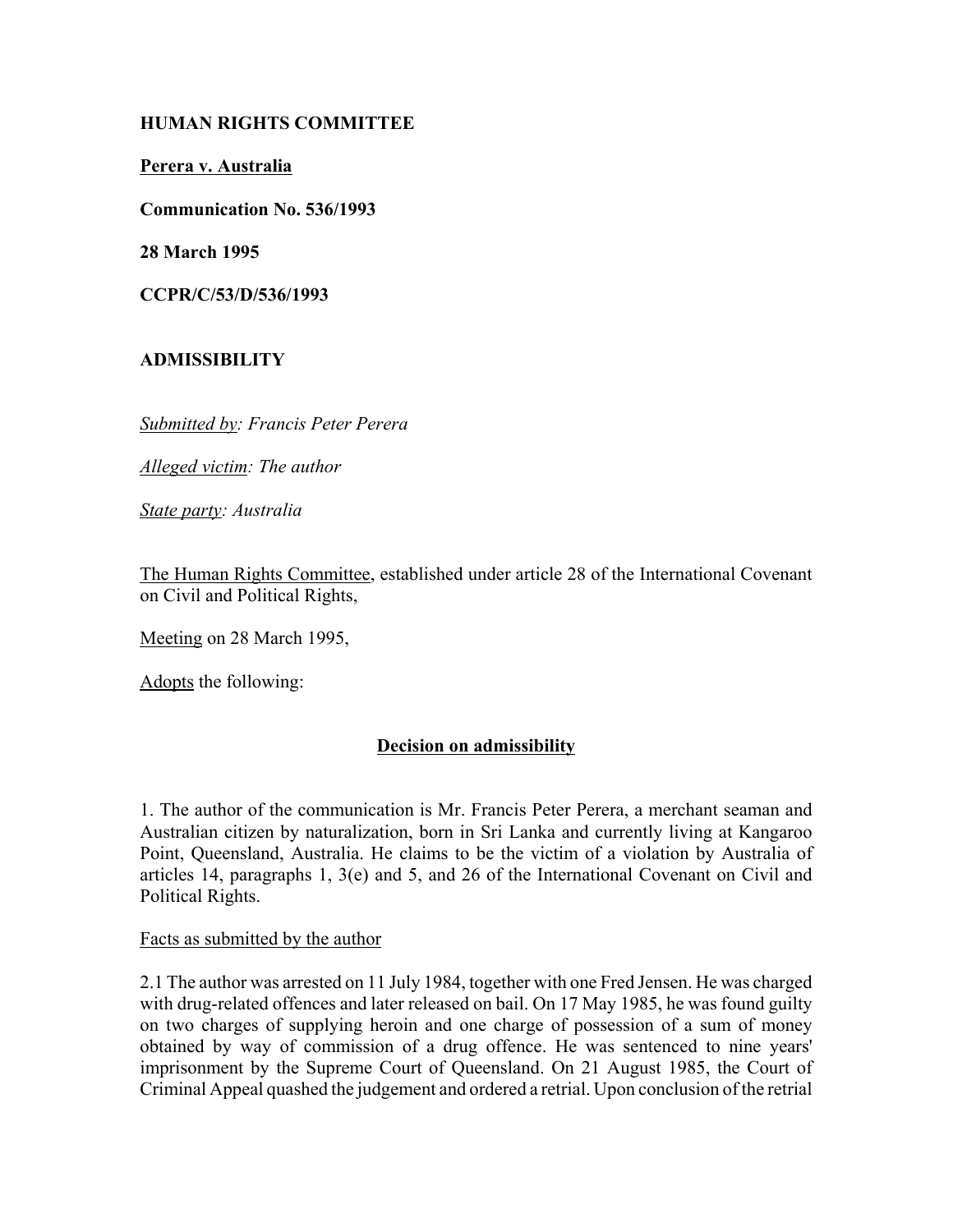the author, on 3 March 1986, was found guilty of having possessed and having sold more than 9 grams of heroin to Jensen on 11 July 1984; he was sentenced to eight years' imprisonment. He appealed the judgement on the grounds of misdirection by the judge to the jury, and bias by the judge in the summing-up. The Court of Criminal Appeal dismissed his appeal on 17 June 1986. On 8 May 1987, the High Court of Australia refused the author leave to appeal. On 18 November 1989, the author was released from prison to "home detention" for health reasons; since 17 March 1990 he has been on parole. His parole ended on 18 March 1994.

2.2 At the trial, the prosecution submitted that, early in the morning of 11 July 1984, the author had driven with Jensen in the latter's car; the car had parked next to another car; the author stayed in the car while Jensen went to the other car to sell \$11,000 worth of heroin to an undercover police officer. While the sale was proceeding, police arrived and arrested both the author and Jensen. According to the prosecution, the author, when arrested by the police, immediately voluntarily admitted having handed over heroin to Jensen to sell. The author's house was searched by the police and an amount of money was seized; no drugs were found. The prosecution claimed that \$3,000 found in the house was marked money used for the buying of heroin from Jensen on 1 July 1984.

2.3 On 15 October 1985, in a separate trial, Jensen was found guilty of four charges of supplying a dangerous drug, two charges of selling a dangerous drug, and one charge of being in possession of money from the sale of a dangerous drug. On each charge, he was sentenced to six years' imprisonment, to run concurrently.

2.4 The author claims to know nothing of the offence he was charged with and stresses that no drugs were found in his possession. He submits that he did not know about Jensen's involvement with drugs. During the trial, he gave sworn evidence to the effect that Jensen used to work as a handyman around his house, and that, on the morning of 11 July 1984, they were travelling in Jensen's car to a piece of land to build a shack for the author. He further stated that he and his wife, at the end of 1983, had given Jensen \$4,000 to fix things in the house. They then left for Sri Lanka in November 1983 and returned in February 1984, only to discover that Jensen had not done the work for which he was commissioned. In July 1984, Jensen then paid them back \$3,000.

2.5 The author states that the only non-circumstantial evidence against him, on the basis of which he was sentenced, was the evidence given by two policemen that he made admissions regarding his involvement in the sale of heroin on 11 July 1984, first at the roadside, immediately upon his arrest, and later the same morning in the police station. One of the policemen made notes, reflecting the admissions, in his notebook; these notes were not signed by the author.

## Complaint

3.1 The author alleges that he did not have a fair trial. He claims that he never made a statement to the police and that the notes which were admitted as evidence during the trial were a fraud. He also claims that the police threatened and hit him and that he was in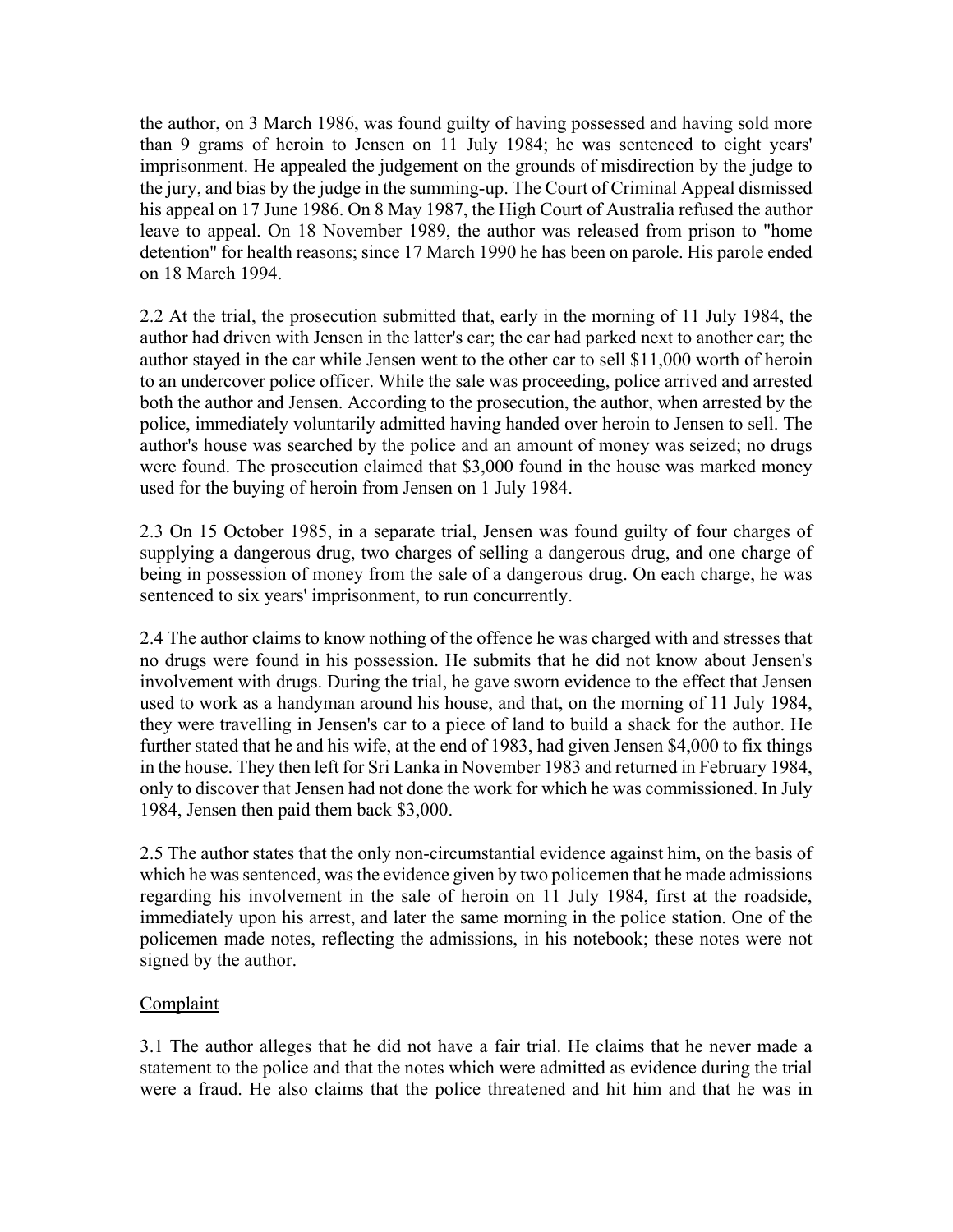considerable distress during the interrogations. The author submits that these issues were raised at the trial, but that the judge, after a voir dire, admitted the policemen's evidence regarding the statement given by the author.

3.2 The author further claims that, during the trial, he had repeatedly asked his lawyer to call Jensen as a witness, but that he was advised that there was no need for the defence to call him; nor did the prosecution call Jensen as a witness. The author submits that his lawyer did not raise as a ground of appeal the failure to call Jensen as a witness, although the fact that he was not heard allegedly gave rise to a miscarriage of justice. The author claims that the failure to call Jensen as a witness, despite his numerous requests, constitutes a violation of article 14, paragraph  $3(e)$ , of the Covenant. In this context, the author also claims that he later discovered that his privately retained lawyer had been in possession of a statement, made by Jensen on 1 March 1986, which exculpated the author. However, this statement was not brought to the attention of the Court. In the statement Jensen admits having difficulty remembering the events of two years previously, as a result of his then drug addiction; he states, however, that at the time he was doing some work for the author around the house and that the author was not aware that he was selling heroin.

3.3 The author further claims that his right to have his conviction and sentence reviewed by a higher tribunal according to law has been violated, since an appeal under Queensland law can be argued only on points of law and allows no rehearing of facts. This is said to constitute a violation of article 14, paragraph 5.

3.4 The author further claims that he was discriminated against by the police because of his racial and national origin. He claims that he was called racist names by the police officers who arrested him and that their decision to fabricate evidence against him was motivated by reasons of racial discrimination.

#### State party's observations and the author's comments thereon

4.1 The State party, by submission of December 1993, argues that the communication is inadmissible.

4.2 As regards the author's general claim that he did not have a fair trial, the State party argues that this claim has not been sufficiently substantiated. In this connection, the State party contends that the claim lacks precision. The State party points out that the independence of the judiciary and the conditions for a fair trial are guaranteed by the constitution of Queensland and satisfy the criteria set out in article 14 of the Covenant. The State party recalls that the author's first conviction was quashed by the Court of Criminal Appeal, because the Court considered that the judge's instructions to the jury had been unbalanced. The State party argues that the author's retrial was fair and that it is not the Human Rights Committee's function to provide a judicial appeal from or review of decisions of national authorities.

4.3 As regards the author's claim that his right under article 14, paragraph 3(e), was violated because his lawyer failed to call Jensen as a witness, the State party argues that the author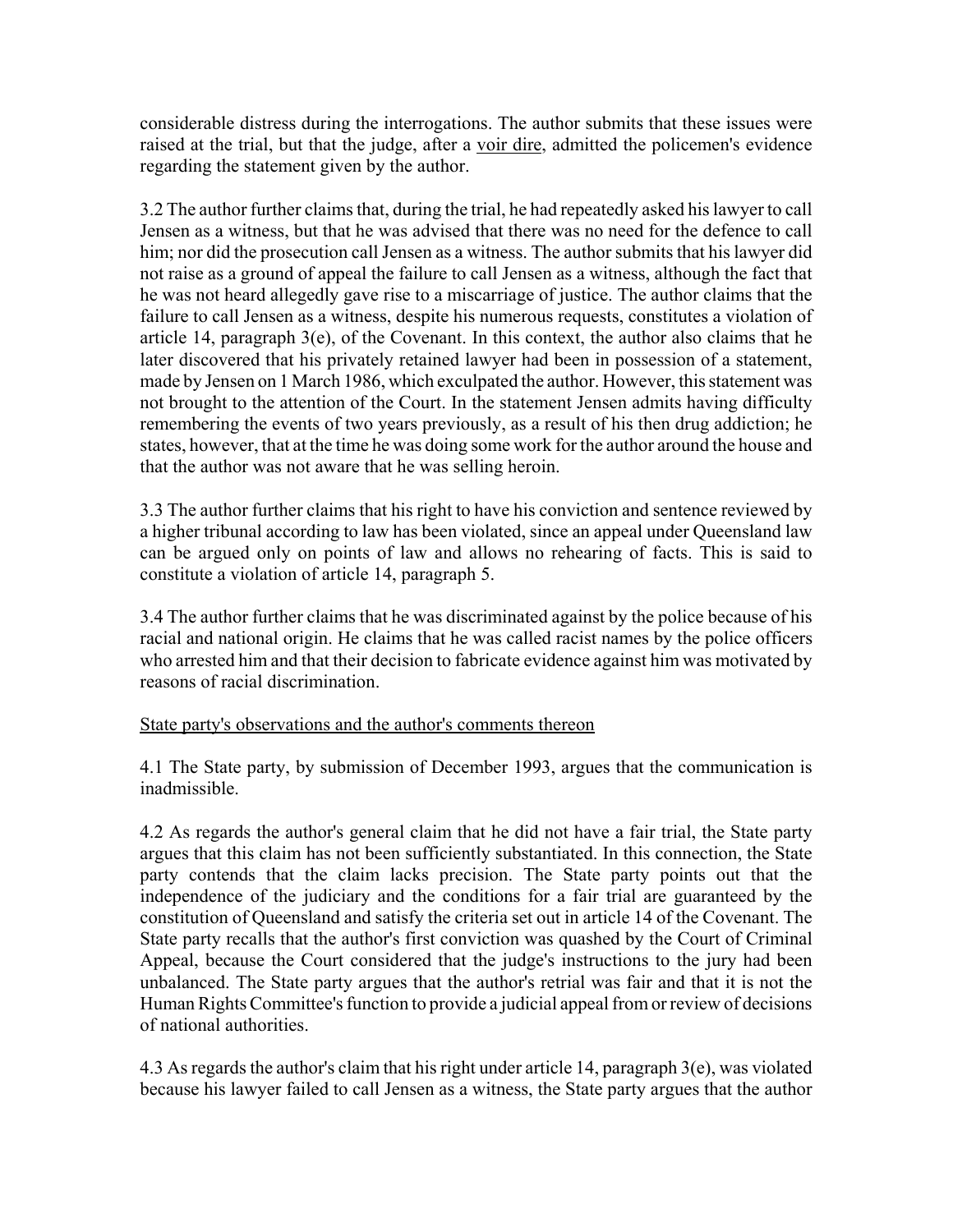was at no stage hindered by the State party in obtaining the attendance of the witness, but that it was his counsel's decision not to do so. In this context, the State party submits that the police had a signed interview with Mr. Jensen in which he stated that he paid the author in exchange for drugs. Furthermore, the State party submits that the matter was never raised on appeal, and that therefore domestic remedies have not been exhausted. The State party adds that it is not the Government's responsibility to organize the defence of a person accused of having committed a crime.

4.4 As regards the author's claim that his right to review of conviction and sentence was violated, the State party argues that he has failed to substantiate this claim and that, moreover, his claim is incompatible with the provision of article 14, paragraph 5. The State party explains that the primary ground upon which a conviction may be set aside under the Queensland Criminal Code is "miscarriage of justice". It is stated that arbitrary or unfair instructions to the jury and partiality on the part of the trial judge would give rise to a miscarriage of justice. In this context, reference is made to the author's appeal against his first conviction, which was quashed by the Court. The author's appeal against his second conviction, after the retrial, was dismissed. The State party argues that the appellate courts in the author's case did evaluate the facts and evidence placed before the trial courts and reviewed the interpretation of domestic law by those courts, in compliance with article 14, paragraph 5. Finally, the State party refers to the Committee's jurisprudence that "it is generally for the appellate courts of States parties to the Covenant and not for the Committee to evaluate the facts and evidence placed before the courts and to review the interpretation of domestic law by those courts. Similarly, it is for appellate courts and not for the Committee to review specific instructions to the jury by the trial judge, unless it is apparent from the author's submission that the instructions to the jury were clearly arbitrary or tantamount to a denial of justice, or that the judge manifestly violated his obligation of impartiality."<sup>1</sup> The State party submits that the Australian appeal processes comply with the interpretation of article 14, paragraph 5, as expressed by the Committee.

4.5 The State party argues that the author's claim that he was subjected to racial discrimination and beatings by members of the Queensland Police Force is inadmissible. In this context, the State party also notes that the incidents complained of occurred in July 1984. The State party submits that there is no evidence that the police actually engaged in racist behaviour. At the trial, the police denied all allegations to that effect. As regards the author's claim that the police fabricated the evidence against him, the State party notes that this allegation was brought before the courts and that it was rejected; there is no suggestion that this rejection was based on racial discrimination. The State party concludes therefore that the claim that the evidence against the author was fabricated for reasons of racial discrimination is unsubstantiated. The author's complaints about police violence and racist abuse were brought to the attention of the Criminal Justice Commission in 1989, which, on 15 March 1991, decided not to conduct any further investigation. The State party argues, however, that another remedy was available to the author under the federal Racial Discrimination Act 1975. Under the Act, complaints can be made to the Human Rights and Equal Opportunity Commission within 12 months of the alleged unlawful conduct. Since the author failed to avail himself of this remedy, the State party argues that his claim under article 26 is inadmissible for failure to exhaust domestic remedies.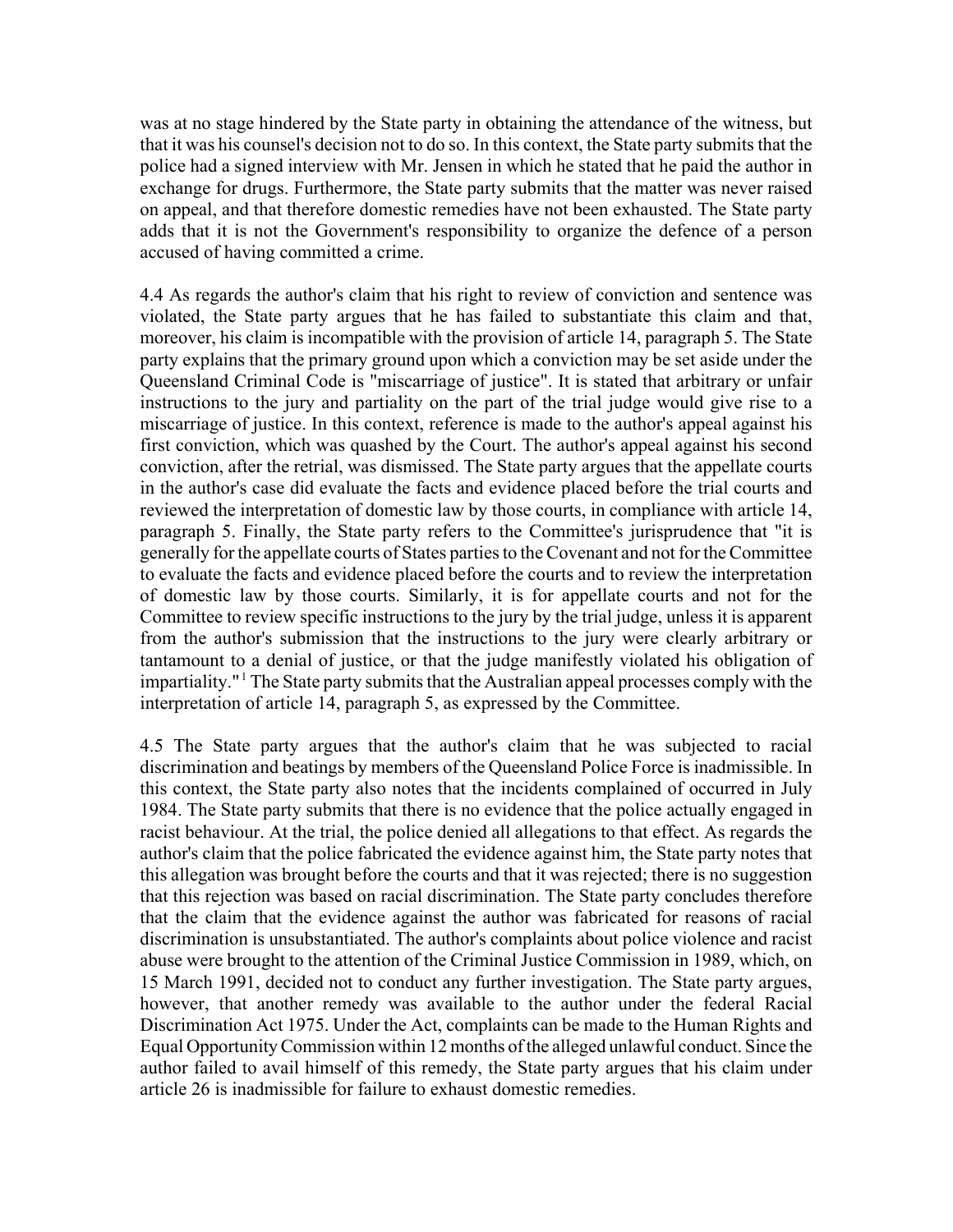5.1 In his comments on the State party's submission, the author reiterates that he had made explicit requests to his solicitors to have Jensen called as a witness, but that they failed to call him, informing him that Jensen's evidence was not relevant to the defence and that it was up to the prosecution to call him. The author states that, being an immigrant and lacking knowledge of the law, he depended on his lawyer's advice, which proved to be detrimental to his defence. In this context, he submits that, under Australian law, he can enforce his right to call witnesses only through his solicitor, not independently. According to the author, his solicitor was accredited to the Supreme Court of Queensland. He argues that the State party should take responsibility for the supervision of solicitors accredited to the courts, to see whether they comply with their obligations under the law. The author further contends that the signed interview with Jensen, referred to by the State party, was obtained under the influence of drugs, and that this would have been revealed if he would have been called as a witness, especially because the evidence that the author was not involved in any drug deal was corroborated by other witnesses.

5.2 The author reiterates that the racist attitude of the police, resulting in violence and in fabrication of the evidence against him, led to his conviction for an offence of which he had no knowledge. He submits that the evidence against him was wholly circumstantial, except for the alleged admissions to the police, which were fabricated. He claims that the failure of the judge to rule the admissions inadmissible as evidence constitutes a denial of justice, in violation of article 14, paragraph 1; in this context, he submits that the judge did not admit evidence on behalf of the defence from a solicitor who had visited the author at the police station and who had seen that the author was upset and crying, allegedly as a result of the treatment he received from the policemen. The author also contends that there were inconsistencies in the evidence against him, that some of the prosecution witnesses were not reliable, and that the evidence was insufficient to warrant a conviction. In this context, the author points out that he was acquitted on two other charges, where the evidence was purely circumstantial, and that his conviction on the one charge apparently was based on the evidence that he had admitted his involvement to the policemen upon arrest.

5.3 The author further submits that it is apparent from the trial transcript that he had difficulties understanding the English that was used in court. He claims that, as a result, he misunderstood some of the questions put to him. He claims that his solicitor never informed him that he had the right to have an interpreter and that, moreover, it was the trial judge's duty to ensure that the trial was conducted fairly and, consequently, to call an interpreter as soon as he noticed that the author's English was insufficient.

5.4 The author further notes that one of the appeal judges who heard his appeal after the first trial also participated in the consideration of his appeal after the retrial. He claims that this shows that the Court of Criminal Appeal was not impartial, in violation of article 14, paragraph 1.

5.5 The author maintains that article 14, paragraph 5, was violated in his case, because the Court of Criminal Appeal reviews the conviction and sentence only on the basis of the legal arguments presented by the defendant's counsel and does not undertake a full rehearing of the facts. According to the author, article 14, paragraph 5, requires a full rehearing of the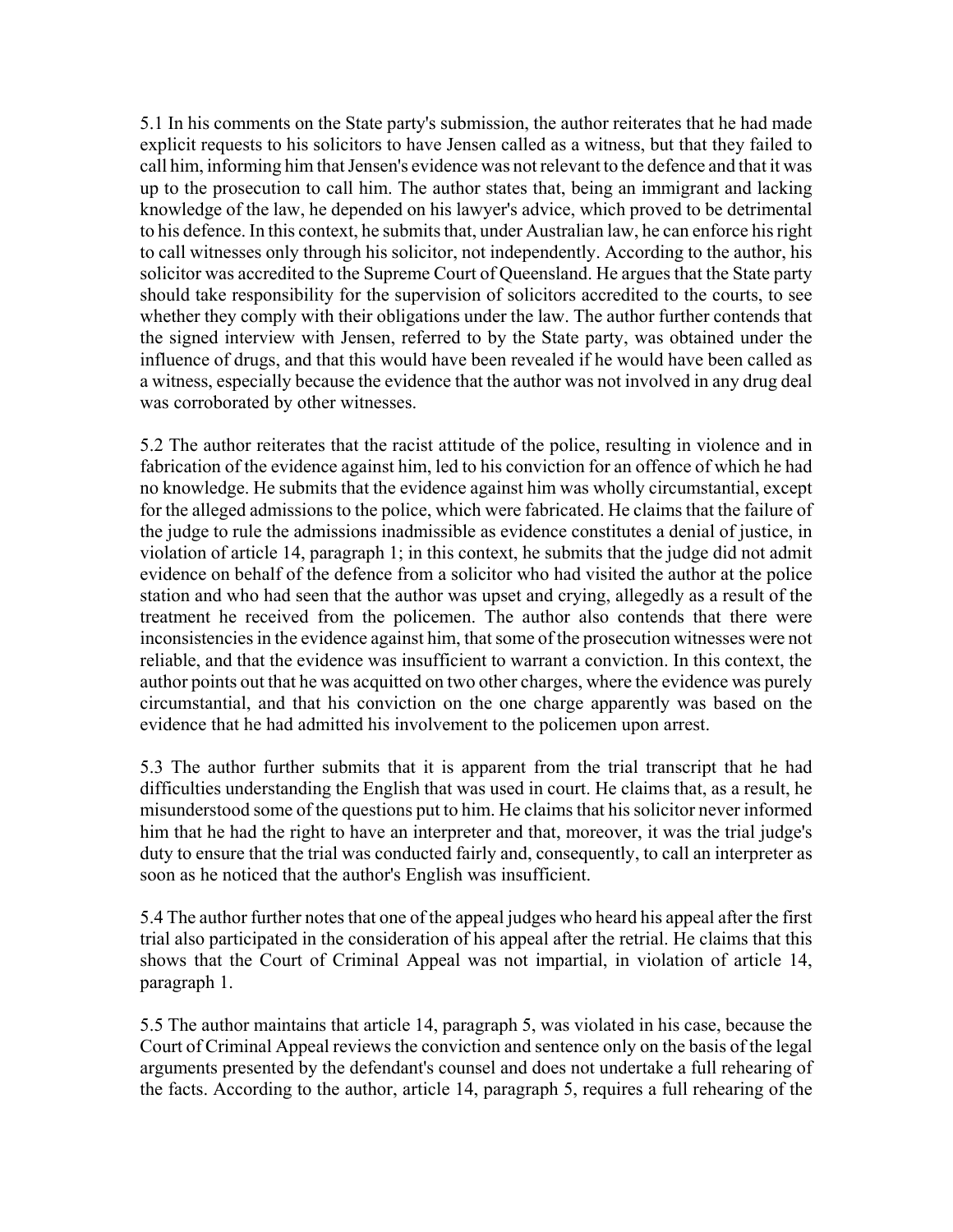facts. In this context, the author also states that no possibility of direct appeal to the High Court exists, but that one has to request leave to appeal, which was refused by the Court in his case.

5.6 As regards the State party's claim that he has not exhausted domestic remedies with regard to his complaint about police treatment, the author submits that, in fact, he has addressed complaints to the Police Complaints Tribunal, the Human Rights and Equal Opportunity Commission and the Parliamentary Ombudsman, all to no avail.

#### Issues and proceedings before the Committee

6.1 Before considering any claim contained in a communication, the Human Rights Committee must, in accordance with rule 87 of its rules of procedure, decide whether or not it is admissible under the Optional Protocol to the Covenant.

6.2 The Committee observes that the author's allegations relate partly to the evaluation of evidence by the court. It recalls that it is generally for the appellate courts of States parties to the Covenant, and not for the Committee, to evaluate the facts and evidence in a particular case, unless it is clear that a denial of justice has occurred or that the court violated its obligation of impartiality. The author's allegations and submissions do not show that the trial against him suffered from such defects. In this respect, therefore, the author's claims do not come within the competence of the Committee. Accordingly, this part of the communication is inadmissible as incompatible with the provisions of the Covenant, under article 3 of the Optional Protocol.

6.3 As regards the author's complaint that Jensen was not called as a witness during the trial, the Committee notes that the author's defence lawyer, who was privately retained, was free to call him but, in the exercise of his professional judgement, chose not to do so. The Committee considers that the State party cannot be held accountable for alleged errors made by a defence lawyer, unless it was or should have been manifest to the judge that the lawyer's behaviour was incompatible with the interests of justice. In the instant case, there is no reason to believe that counsel was not using his best judgement, and this part of the communication is therefore inadmissible under article 2 of the Optional Protocol.

6.4 With regard to the author's complaint about the review of his conviction, the Committee notes from the judgement of the Court of Criminal Appeal, dated 4 July 1986, that the Court did evaluate the evidence against the author and the judge's instructions to the jury with regard to the evidence. The Committee observes that article 14, paragraph 5, does not require that a Court of Appeal proceed to a factual retrial, but that a Court conduct an evaluation of the evidence presented at the trial and of the conduct of the trial. This part of the communication is therefore inadmissible as incompatible with the provisions of the Covenant, under article 3 of the Optional Protocol.

6.5 With regard to the author's claim that the appeal against his retrial was unfair, because one of the judges had participated in his prior appeal against the first conviction, the Committee notes that the judge's participation on appeal was not challenged by the defence